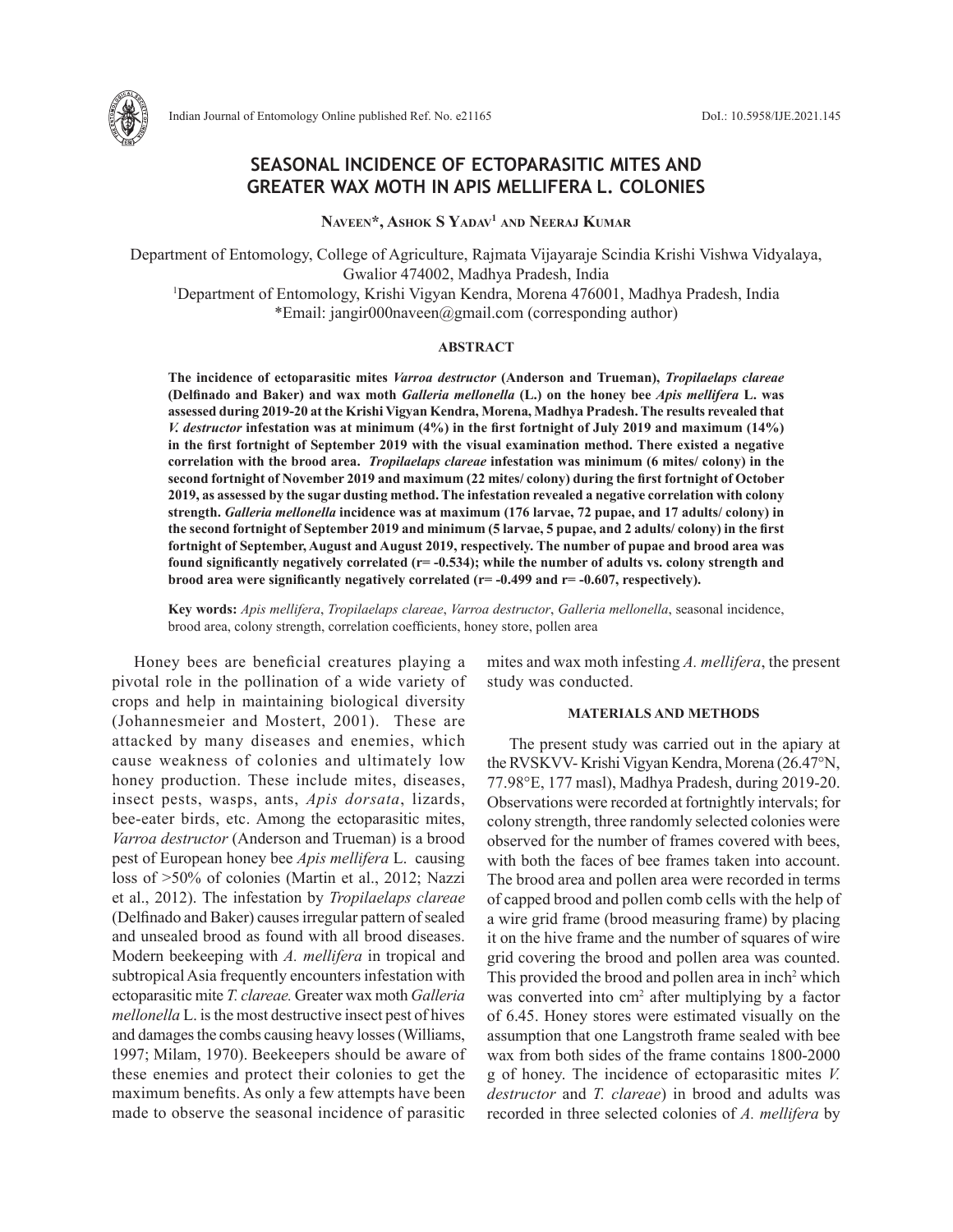sugar dusting/ visual examination method (Asha et al., 2013; Poonia et al., 2014).

In the visual examination method, 30 brood cells in each selected colony were diagnosed and identified based on their physical appearance with the help of a lens and in the sugar dusting method; 15 g of powdered sugar was kept over the top bar of every bee frame and was gently dusted along with the cells with a bee brush. Mites falling after dusting were collected on the sticky paper screened at the bottom board and were counted after 24 hr. For *G. mellonella* five colonies of equal bee strength were selected randomly and were equalized concerning all colony parameters. All the bees were brushed off the frames and were held against the sunlight and observations were recorded on the number of larvae, pupa, and adults. The experiment was conducted in randomized block design and all the research data were square-root transformed as per the method described by Gomez and Gomez (1986). The data were subjected to statistical analysis by adopting ANOVA as described by Fisher (1958) and by comparing the treatments by using F-test. Data on weather parameters such as temperature, relative humidity, and rainfall was obtained from the Agrometeorological Unit, Zonal Agriculture Research Station, Morena. Correlation coefficients of incidence with weather factors were worked out.

## **RESULTS AND DISCUSSION**

*Varroa destructor* infestation depicted in Table 1 reveal that it was maximum i.e., 14% in the first Fortnight of September, followed by 11% in the first fortnight of October 2019. The infestation was invariably observed ranging from 4% in the first fortnight of July to 8% in the second fortnight of September 2019. Brood was free from mite infestation in the rest of the months. When it was measured by sugar dusting on top bars of bee frames, a similar trend was seen. The data on the correlation of *V. destructor* incidence with colony and weather parameters showed a significantly negative correlation with brood area  ${r=-0.522}$  (visual examination) and  $r=-0.548$  (sugar dusting method)}. During the period of absence of *V. destructor*, it was observed that colony strength and brood area were considerably high. The present results derive support from earlier observations with temperature and rainfall which reported a positive correlation (Deosai and Chhuneja, 2012; Asha et al. 2013; Poonia et al. 2014). Incidence of *V. destructor* was at its peak during September and October corroborating with the results of Fries et al. (1994), Tibor and Szabo (2003) and DeGrandi-Hoffman and Curry (2004).

Seasonal incidence of *Varroa* spp., in *A. mellifera* colonies showed that the maximum infestation occurs during April (12.10 $\pm$  0.57) in 2008-09; Sharma et al. (2011) observed maximum incidence during November in the Shivalik hills of Himachal Pradesh. Although the peak infestation was noticed in October (72.00± 0.86), November (80.10± 1.58) and December (72.50± 1.27) during 2009-10 (Sharma et al., 2011). Poonia et al. (2014) observed the maximum number of mites in the second fortnight of May (38 and 51 mites/ hive) which showed a significant positive correlation with maximum  $(r= 0.659)$  and minimum  $(r= 0.648)$  temperature; however, a negative correlation was observed with relative humidity ( $r = -0.416$ ) and sunshine hours  $(r=-0.023)$ , whereas rainfall was non-significantly correlated  $(r= 0.019)$ . It was suggested that during the summer months, when the temperature is high and flower availability is less, the mite population increases. Sharma (2010) while screening *A. mellifera* against *Varroa* reported infestation at Nauni varying from 0.70± 0.15 to  $12.10 \pm 0.57$ . Rinkevich et al. (2017) observed that *V. destructor* can cause devastating losses through direct feeding, vectors for transmitting diseases, and increasing pathogen and parasite susceptibility.

The incidence of *T. clareae* reveals that the brood infestation was noticed initially at 3% in the first fortnight of September 2019. Colonies were invariably infested from 2% in the second fortnight of September to 13% in the first fortnight of November 2019. Colonies were found free from infestation during the remaining months. A similar trend was observed with sugar dusting on top bars of bee frames. The brood infestation was observed to be at minimum of 6 mites/ colony in the second fortnight of November and the maximum was in the first fortnight of October 2019 (22 mites/ colony). Colonies were invariably infested with *T. clareae* from 15 mites/ colony in the first fortnight of September to 19 mites/ colony on the second fortnight of October 2019. The correlation of incidence showed a significant negative correlation with colony strength  $(r = -0.671)$  and relative humidity  $(r = -0.515)$  by visual examination method; and also showed a significant negative correlation with colony strength  $(r = -0.552)$ and brood area  $(r= -0.591)$ .

The incidence of *T. clareae* in *A. mellifera* had been reported to vary greatly (Camphor and Martin, 2009). The present findings agree with those of earlier workers-Chahal et al. (1986) who observed two peaks period of *T. clareae* infestation i.e. February to May (33.7-51.7%) and September to November (26.8-42.0%), coinciding with a peak of brood rearing activity in Ludhiana,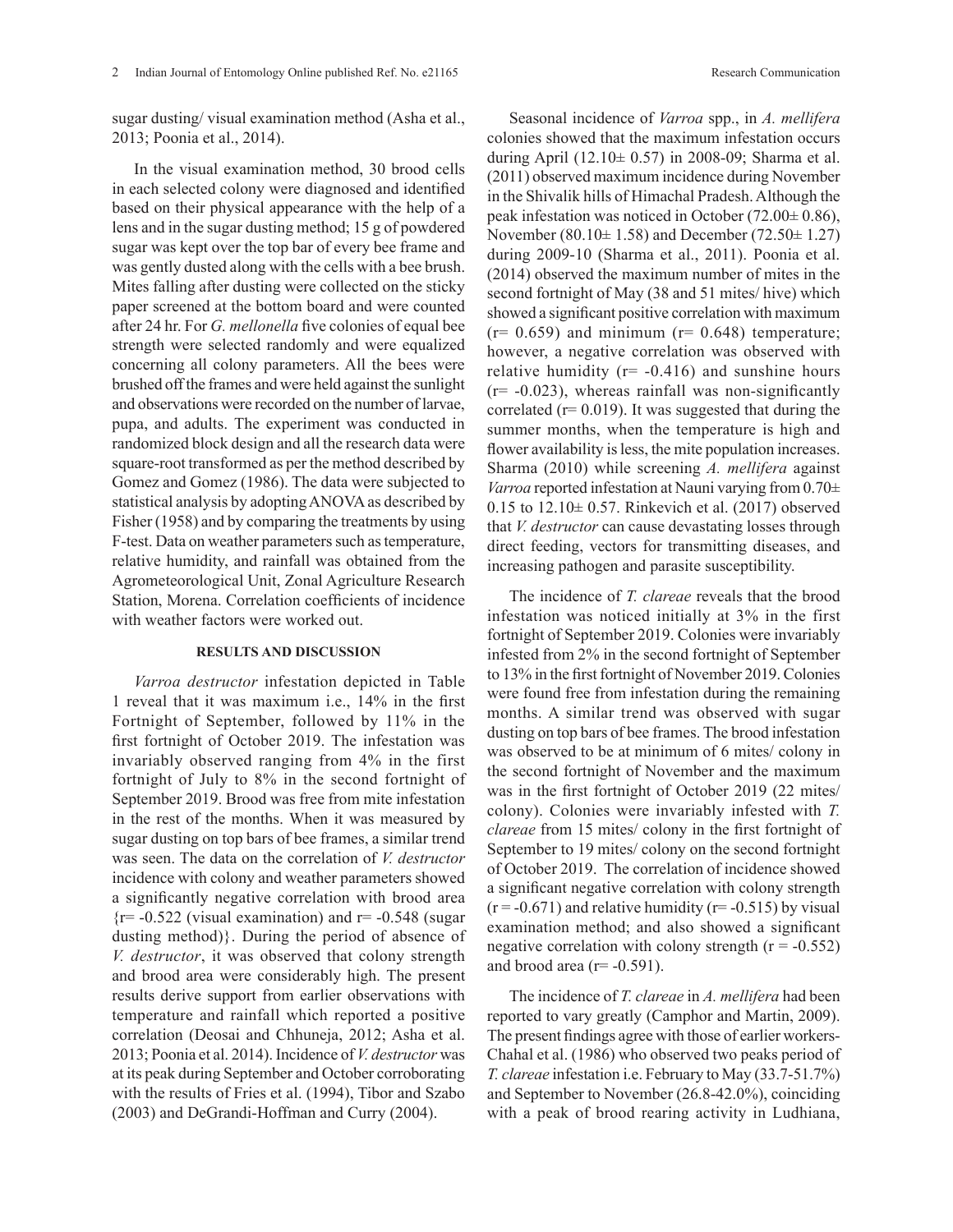| )<br>}                                                      |  |
|-------------------------------------------------------------|--|
|                                                             |  |
| !<br>-                                                      |  |
|                                                             |  |
| i<br>$\frac{1}{2}$                                          |  |
|                                                             |  |
|                                                             |  |
|                                                             |  |
|                                                             |  |
| ו<br>ו                                                      |  |
| $\frac{1}{2}$                                               |  |
|                                                             |  |
|                                                             |  |
| $\frac{1}{2}$                                               |  |
| ו<br>ג                                                      |  |
| $\frac{1}{2}$                                               |  |
|                                                             |  |
|                                                             |  |
|                                                             |  |
|                                                             |  |
|                                                             |  |
|                                                             |  |
|                                                             |  |
|                                                             |  |
|                                                             |  |
|                                                             |  |
|                                                             |  |
|                                                             |  |
| $\overline{ }$                                              |  |
| יס המינויים בין היינים בין המינויים בין המינויים.<br>היינים |  |
|                                                             |  |
| $\frac{1}{2}$                                               |  |
|                                                             |  |
|                                                             |  |
|                                                             |  |
|                                                             |  |
|                                                             |  |
|                                                             |  |
|                                                             |  |
|                                                             |  |
|                                                             |  |
|                                                             |  |
|                                                             |  |
|                                                             |  |
|                                                             |  |
|                                                             |  |
|                                                             |  |
|                                                             |  |
|                                                             |  |
|                                                             |  |
|                                                             |  |
|                                                             |  |
|                                                             |  |
| ו איי וו היי הו                                             |  |
|                                                             |  |
|                                                             |  |
|                                                             |  |
|                                                             |  |
|                                                             |  |
|                                                             |  |
|                                                             |  |
|                                                             |  |
|                                                             |  |
|                                                             |  |
|                                                             |  |
|                                                             |  |
|                                                             |  |
|                                                             |  |
|                                                             |  |
| $\overline{\zeta}$                                          |  |
|                                                             |  |
| $\frac{1}{2}$                                               |  |
|                                                             |  |
|                                                             |  |
|                                                             |  |
| in and I an all                                             |  |
|                                                             |  |
|                                                             |  |
|                                                             |  |
|                                                             |  |
|                                                             |  |
|                                                             |  |
| $\mathcal{L}$                                               |  |
| į<br>ř                                                      |  |
|                                                             |  |
|                                                             |  |
|                                                             |  |
|                                                             |  |
|                                                             |  |
|                                                             |  |
|                                                             |  |
|                                                             |  |
|                                                             |  |
| i                                                           |  |
|                                                             |  |
|                                                             |  |
|                                                             |  |
|                                                             |  |
|                                                             |  |
|                                                             |  |
|                                                             |  |
|                                                             |  |
|                                                             |  |
|                                                             |  |
|                                                             |  |
|                                                             |  |
|                                                             |  |
|                                                             |  |
| J                                                           |  |
| ļ                                                           |  |

|                                                                        |                |                                     | Incidence of <i>V. destructor</i>         | Incidence of T. clareae         |                                        |                                   | Incidence of G. mellonella |                          |                                       | Colony parameters                |
|------------------------------------------------------------------------|----------------|-------------------------------------|-------------------------------------------|---------------------------------|----------------------------------------|-----------------------------------|----------------------------|--------------------------|---------------------------------------|----------------------------------|
| Months                                                                 | Fort-<br>night | examination<br>method (%)<br>Visual | Sugar dusting<br>(no. / colony)<br>method | examination<br>Visual<br>$(\%)$ | Sugar dusting<br>[no/colony]<br>method | No. of larvae/<br>$\text{colony}$ | No. of pupae/<br>colony    | No. of adults/<br>colony | strength<br>frames)<br>Colony<br>(bee | Brood area<br>(cm <sup>2</sup> ) |
| July, 2019                                                             |                | $4.00(2.12)$ *                      | (1, 24)<br>10.00(3)                       | 0.00(0.71)                      | 0.00(0.71)                             | 0.00(0.71)                        | 0.00(0.71)                 | 0.00(0.71)               | 4.20                                  | 590.59 (39.89)                   |
|                                                                        |                | 0.00(0.71)                          | (1)<br>0.00(0)                            | 0.00(0.71)                      | 0.00(0.71)                             | 0.00(0.71)                        | 0.00(0.71)                 | 0.00(0.71)               | 4.50                                  | 849.51 (43.01)                   |
|                                                                        |                | 0.00(0.71)                          | (1, 7)<br>0.00(0.                         | 0.00(0.71)                      | 0.00(0.71)                             | 0.00(3.24)                        | 5.00(2.35)                 | 2.00(1.58)               | 5.20                                  | 2042.29 (45.2)                   |
| August                                                                 |                | 0.00(0.71)                          | 0.00(0.71)                                | 0.00(0.71)                      | 0.00(0.71)                             | 27.00 (5.24)                      | 8.00(2.92)                 | 4.00(2.12)               | 5.90                                  | 829.87 (42.78)                   |
|                                                                        |                | (4.00(3.81)                         | $\overline{43}$<br>29.00 (5               | 3.00(1.87)                      | 5.00(3.94)                             | 5.00(2.35)                        | 37.00 (6.12)               | 5.00(2.35)               | 5.50                                  | (770.67(42.09))                  |
| September                                                              |                | 8.00 (2.92)                         | (9.00(4.42)                               | 2.00(1.58)                      | 18.00(4.3)                             | 76.00 (13.29)                     | 2.00(8.51)                 | 7.00(4.18)               | 5.00                                  | (630.33(40.38))                  |
|                                                                        |                | (1.00(3.39))                        | 35.00 (5.96)                              | 9.00(3.08)                      | 22.00 (4.74)                           | 38.00 (11.77)                     | (6.00 (7.52))              | 5.00(3.94)               | 4.30                                  | (419.17 (37.68)                  |
| October                                                                |                | 6.00(2.55)                          | 18.00(4.3)                                | 0.00(3.24)                      | (9.00(4.42))                           | 87.00 (9.35)                      | $(8.20)$ $(6.28)$          | 9.00(4.42)               | 3.60                                  | 190.88 (34.52)                   |
| November                                                               |                | 0.00(0.71)                          | 0.00(0.71)                                | 3.00(3.67)                      | 7.00(4.18)                             | 37.00 (6.12)                      | 3.00(3.67)                 | 1.00(3.39)               | 3.30                                  | (610.21(40.13))                  |
|                                                                        |                | 0.00(0.71)                          | $\Xi$<br>0.00(0.                          | 8.00(2.92)                      | 6.00(2.55)                             | 0.00(0.71)                        | 0.00(0.71)                 | 0.00(0.71)               | 3.70                                  | 2361.30 (48.6)                   |
| December                                                               |                | 0.00(0.71)                          | $\Xi$<br>0.00(0.                          | 0.00(0.71)                      | 0.00(0.71)                             | 0.00(0.71)                        | 0.00(0.71)                 | 0.00(0.71)               | 4.90                                  | 3290.11 (57.36)                  |
|                                                                        |                | 0.00(0.71)                          | $\left(1\right)$<br>0.00(0.               | 0.00(0.71)                      | 0.00(0.71)                             | 0.00(0.71)                        | 0.00(0.71)                 | 0.00(0.71)               | 6.80                                  | 3920.49 (62.62)                  |
|                                                                        |                | 0.00(0.71)                          | (17)<br>0.00(0.                           | 0.00(0.71)                      | 0.00(0.71)                             | 0.00(0.71)                        | 0.00(0.71)                 | 0.00(0.71)               | 8.00                                  | 4123.63 (64.22)                  |
| January, 2020                                                          |                | 0.00(0.71)                          | (17)<br>0.00(0.                           | 0.00(0.71)                      | 0.00(0.71)                             | 0.00(0.71)                        | 0.00(0.71)                 | 0.00(0.71)               | 8.40                                  | 3409.71 (58.4)                   |
| February                                                               |                | 0.00(0.71)                          | $\overline{71})$<br>0.00(0)               | 0.00(0.71)                      | 0.00(0.71)                             | 0.00(0.71)                        | 0.00(0.71)                 | 0.00(0.71)               | 7.30                                  | 2513.59 (50.14)                  |
|                                                                        |                | 5.00(2.35)                          | 67)<br>13.00(3)                           | 0.00(0.71)                      | 0.00(0.71)                             | 0.00(0.71)                        | 0.00(0.71)                 | 0.00(0.71)               | 6.20                                  | 1990.34(44.62)                   |
| $CD (p=0.05)$                                                          |                | 0.12                                | 0.28                                      | 0.17                            | 0.29                                   | 0.27                              | 0.25                       | 0.37                     | 0.06                                  | 0.62                             |
| * Figures in parentheses square root $\sqrt{x+0.5}$ transformed values |                |                                     |                                           |                                 |                                        |                                   |                            |                          |                                       |                                  |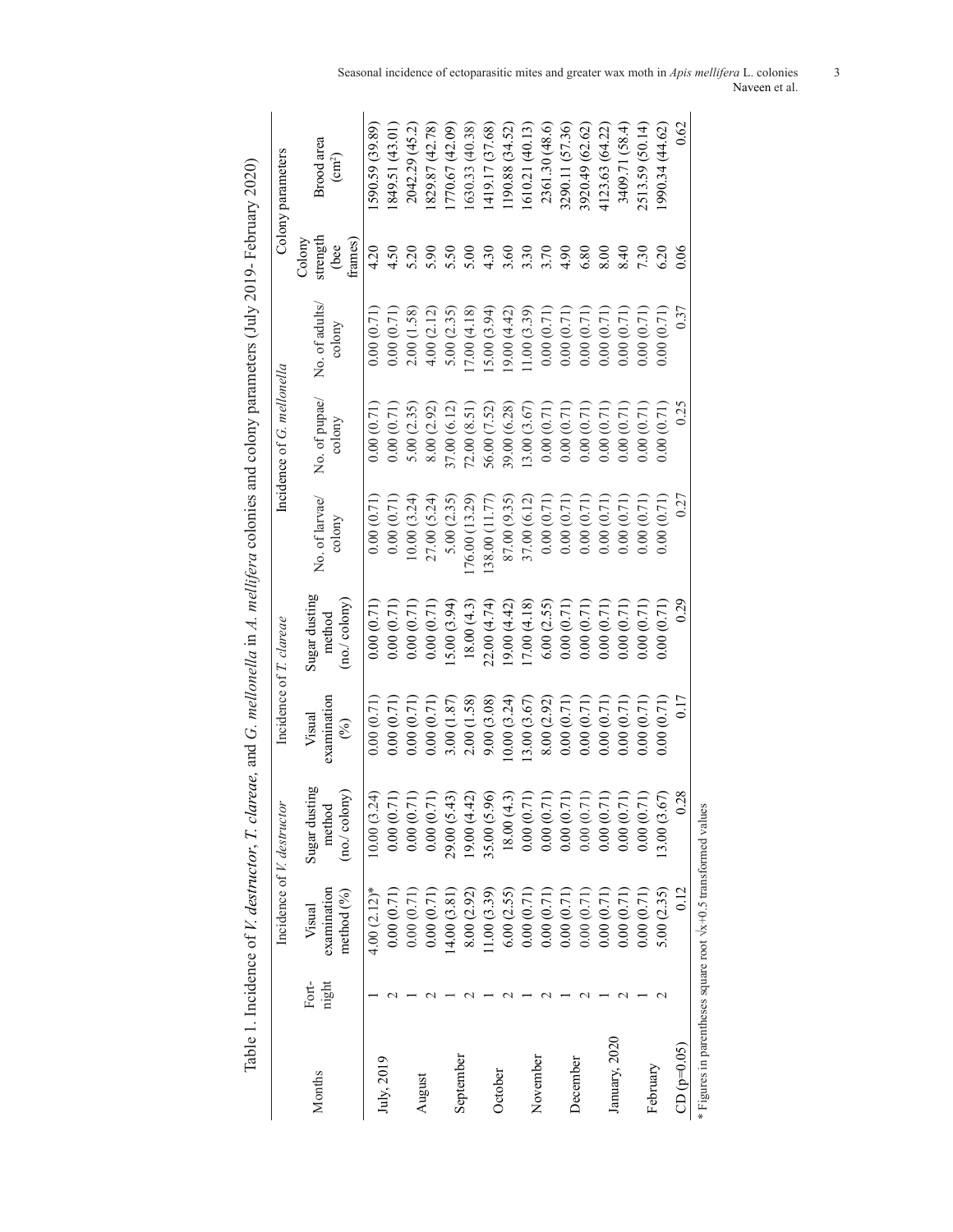Punjab. Aggarwal and Kapil (1998) reported a high infestation rate of *T. clareae* from March to April (21.75- 29.80%) and October to November (13.80 &14.23%) at Hisar, Haryana. These findings corroborate with those of Nagaraja and Rajagopal (2003). Thakur et al. (2009) studied seasonal fluctuations in the population of *T*. *clareae* in *A*. *mellifera* colonies at Solan, Himachal Pradesh and made observations similar to the present. Padhi and Rath (2012) observed peaks in October followed by November. Sharma et al. (2011) observed peak in colonies during September-October in Himachal Pradesh. Their observations revealed that the *T. clareae*  population peaked in September  $(56.00 \pm 0.31)$  and October (43.00± 7.40).

The occurrence of *G. mellonella* (larval, pupal as well as adult)/ colony increased from the first fortnight of August till the second fortnight of September 2019; thereafter, started declining till first fortnight of November 2019 (Table 1); maximum larval counts (176 larvae/ colony) was in the second fortnight of September followed by 138 larvae/ colony in the first fortnight of October 2019; while the least of 5 larvae/ colony was in the first fortnight of September 2019. Maximum pupation (72 pupae/ colony) was in the second fortnight of September followed by 56 pupa/ colony in the first fortnight of October 2019, and the least of 5 pupa/ colony was in the first fortnight of August 2019. Maximum adults were observed (19 adults/ colony) in the second fortnight of October followed by 17 adults/ colony in the second fortnight of September 2019, 15 adults/ colony in the first fortnight of October, while the least of 2 adults/ colony was in the first fortnight of August 2019.

Correlation coefficients revealed that the larval counts are negatively correlated with colony and weather parameters, being non-significant. The correlation between the number of pupae and brood area was found significantly negative  $(r=-0.534)$ . The correlation between the number of adults and colony strength was found negative and significant  $(r=-0.499)$  and negative and highly significant for the brood area  $(r = -0.607)$ . This study on the incidence of larva, pupa, and adult of *G. mellonella* is in line with the other previous studies (Sharma et al., 2011). Raghunandan and Basavarajappa (2014) reported that the colonies with weak populations were more prone to *G. mellonella* infestation and it was more in the semi-arid region during summer (30.80% colonies) followed by the rainy season (23.40%). Kebede et al.(2015) carried out a cross-sectional study from April 28 to May 30, 2009, in four villages of Kafta Humera (Ethiopia) to determine the prevalence of wax moths in modern hive colonies. According to the study, the overall

prevalence of *G. mellonella* larvae in modern bee hives was found to be 27.4% and the nature of severity was categorized into three groups. Swati and Verma (2016) studied *A. mellifera* pests in residential and migratory apiaries and its relation with weather parameters; occurrence of *G. mellonela* was significantly higher in migratory apiaries in all the blocks except in Morena and Joura. The incidence of wax moths in all the five blocks except in Morena and Joura was significantly higher (13.6) in migratory apiaries as compared to residential apiaries. The incidence of wax moth larvae was not correlated with the weather parameters except for minimum temperature  $(r= 0.758)$ .

Sohail et al. (2017) studied the seasonal abundance of *G. mellonella* larvae in hives of honey bees located in district Sargodha, Punjab, Pakistan, and reported that the maximum moth abundance occurred during the regional dearth period, i.e. May-November. The peak abundance (14.8± 3.9 moth larvae/ hive) occurred in August. Usually, weak colonies succumb to moth damage first. The active period of this insect pest has been shown to occur from March to October in India (Garg and Kashyap, 1998) and can remain sustained in November (Brar et al., 1985). In the present study from July 2019 to February 2020, maximum moth abundance occurred from the second fortnight of September 2019 to mid-October, this may be due to increased relative humidity and temperature, unfavorable weather conditions, and scarcity of bee flora (Varshneya et al., 2008). Not surprisingly, wax moth abundance and the % of hives with moth-damaged combs were directly proportional to each other.

## **ACKNOWLEDGEMENTS**

The authors acknowledge the Head of the Department of Entomology, RVSKVV, Gwalior; Associate Director Research, ZARS, Morena; and Senior Scientist and Head, Krishi Vigyan Kendra, Morena for their guidance, support, and encouragement.

## **Financial Support**

All the financial support and assistance received during the course of this investigation have been acknowledged by the scholars.

# **Author Contribution Statement**

N. conceived designed research, conducted experiments, and analyzed data. A SY guided and supervised the research. N and N.K. wrote the manuscript. All authors read and approved the manuscript.